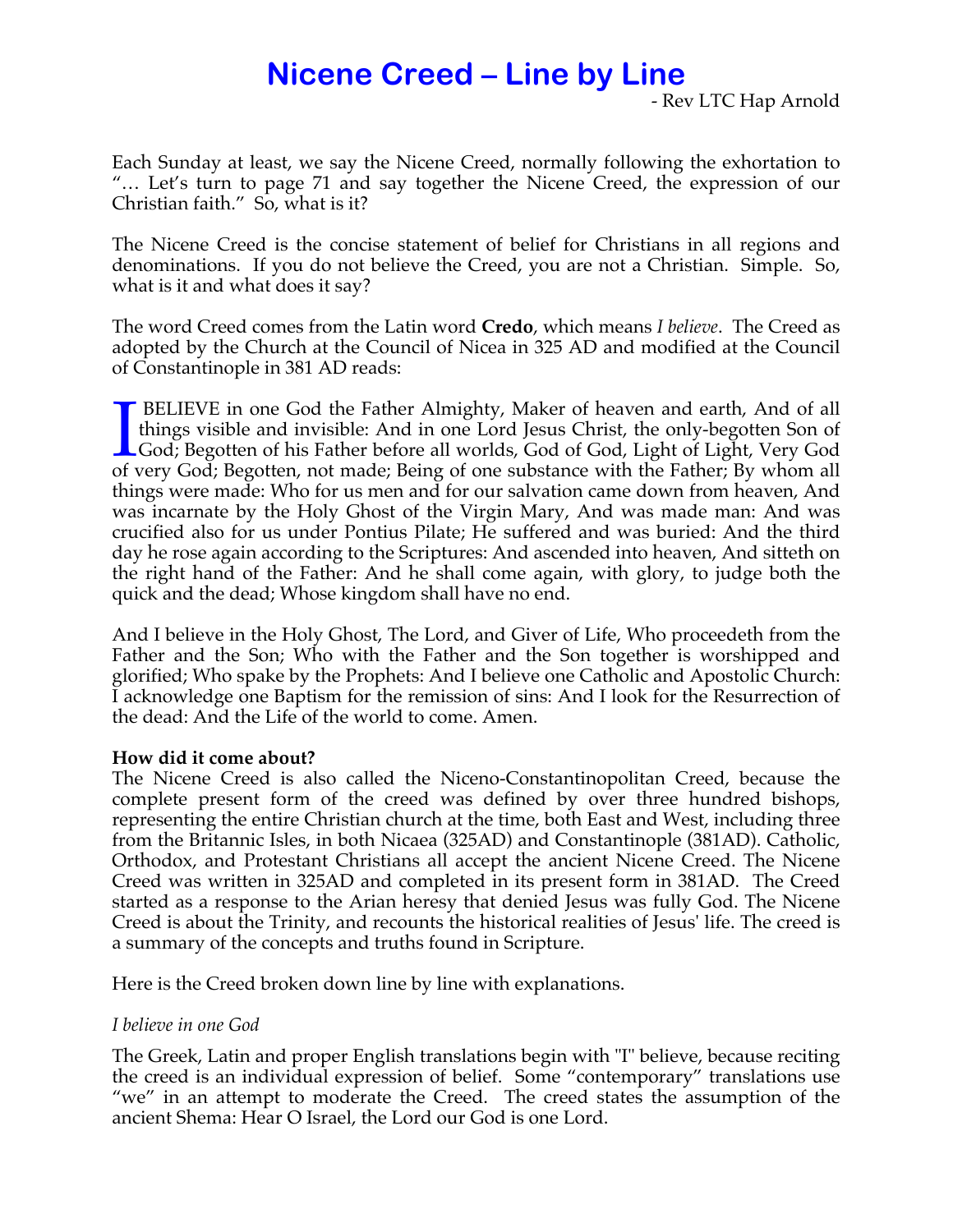## *the Father Almighty*

Jesus frequently calls God "Father" in the Scriptures, and this usage tells us God is a loving God active within His creation. God the Father is the first person (Greek hypostasis, "individual reality"), or distinction, within the Godhead. The Father is the "origin" or "source" of the Trinity. From Him, came somehow the other two. God the Father is often called "God Unbegotten" in early Christian thought.

#### *Maker of heaven and earth, And of all things visible and invisible:*

If you are a Christian you must believe God created the entire universe, those visible and those invisible. Everything that is was created by God. Some early sects, the Gnostics and Marcionites, believed that God the Father created the spirit world, but that an "evil" god (called the demiurge) created the similarly evil material world. No.

#### *And in one Lord Jesus Christ,*

Jesus Christ is the Lord of all. The title Lord has connotations of deity, since the Hebrew word adonai and Greek word kyrios (both meaning Lord) were applied to Yahweh in the Old Testament. Jesus is Lord and Master of all this creation. No tyrant, Jesus is Lord, teacher, counselor, friend and servant.

#### *the only-begotten Son of God*

Jesus is in a unique relationship with God the Father, His only Son. While Hebrew kings were sons of God symbolically, Jesus is the only Son of God by nature.

#### *Begotten of his Father before all worlds*

Begotten has the meaning of born, generated, or produced. God the Son is out of the essence of God the Father. Just as a child shares the same humanness as his or her parents, the Son shares the essential nature of God with the Father. Since God is eternal, the Son, being begotten of God, is also eternal. The Son is often called the Only-Begotten God in early Christian literature. Jesus was begotten of the Father before this world came into being and was present at its creation.

#### *God of God, Light of Light*

God the Son exists in relation to God the Father. The Son is not the Father, but they both are God. Just as a torch is lit one to another, the Father and Son are distinct, but both light to the world. Add in the Holy Ghost. Three in one. One of three. Not one, three, yet one. Scriptures have all three: Father, Son, and Holy Spirit in action at the same time at Jesus' baptism. Scripture has the Father and Son as two as well as one. In John's gospel, the Father and Son testify as two witnesses, not one (John 8:17-18). Related to this, St. Athanasius, writing during the Nicene era, said that the Father and Son are one as "the sight of two eyes is one," probably the best analogy. Another analogy is the musical C-chord. The C, E, and G notes are all distinct notes, but joined together as one chord, the sound is richer and more dynamic than had the notes been played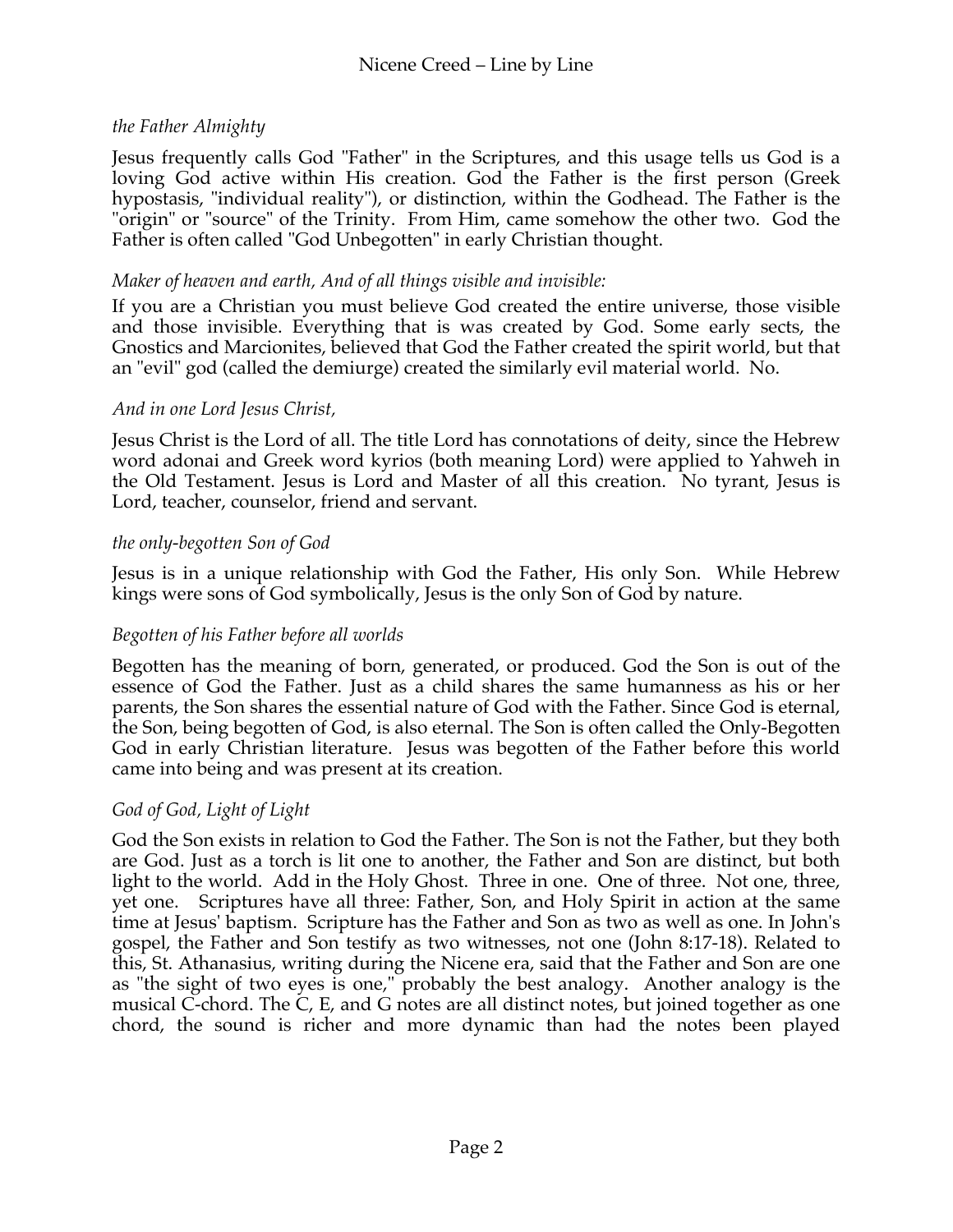individually. The chords are all equally important in producing the full, dynamic, sound of the chord, but the sound is lacking and thin if one of the notes is left out.

## *Very God of very God*

God the Son is fully and utterly God, distinct but not separate from the Father. The ancient Arians believed that Jesus could be called god but not true God. In other words, they believed the Logos (the "Word," a popular title for Jesus in early Christian literature) was the first creation of God, necessary to mediate between the unknowable distant God (a concept borrowed from Platonic thought) and creation. Because God knew that the Logos would be perfect, the title god could be bestowed upon the Son "by participation," but "true God" was a title reserved only for the unknowable Father. This is the Ante-Nicene "Logos Theology" of St. Justin and Athenagoras taken to an unintended extreme.

## *Begotten, not made*

Some today (Jehovah's Witnesses) and in the past (Arians) have suggested God created Jesus like God would an angel. The creed tells us that just as when a woman gives birth she does not create a child out of nothing, being begotten of God, the Son is not created out of nothing. Since the Son's creation from the Father occurred before time was created, begotten refers to a permanent relationship as opposed to an event within time.

## *Being of one substance with the Father*

Father and Son share the same substance or essence of divinity. That is, the Father and Son both share the qualities and essential nature that make one in reality God. However, sharing the same substance does not mean they share identity of person. While certainly an inadequate example, think of three humans: they share a common nature, the essential qualities and essence of humanity, but are not the same person (although unlike the persons of the Trinity, humans do not share one will).

#### *By whom all things were made*

Through The Son, as Word of God, all things have been created. As Logos, the Son is the agent and artificer of creation.

#### *Who for us men and for our salvation came down from heaven*

Jesus came from heaven, from a reality other than our own. While the creed says "down," it is important to remember that our language is limited by our very narrow view of the time space continuum. Heaven is may or may not be "up," just as God may or may not be a biologically male father. This is the best we can do within our limits.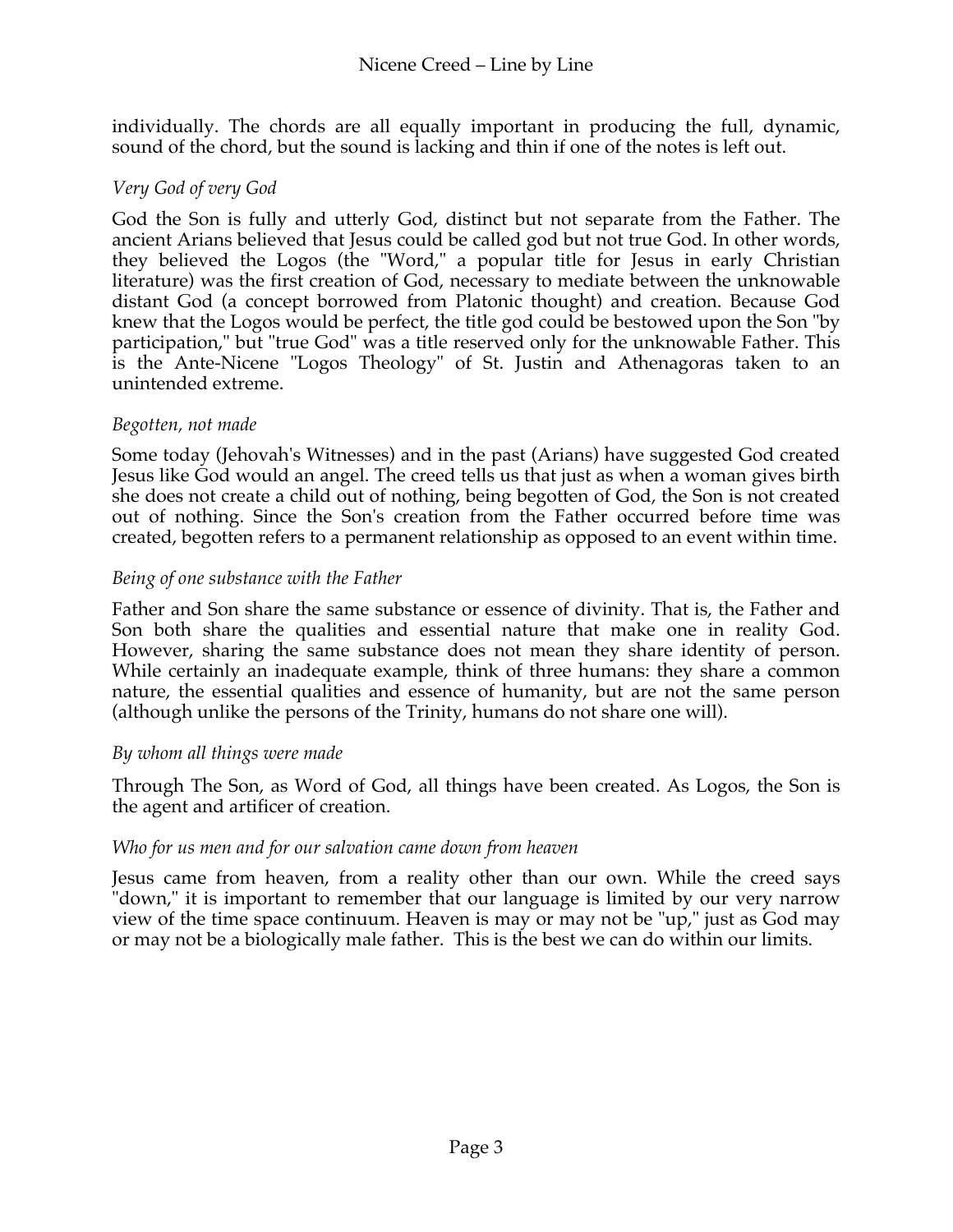## Nicene Creed – Line by Line

#### *And was incarnate by the Holy Ghost of the Virgin Mary, And was made man*

God the Son became incarnate in the person of Jesus of Nazareth. He was born of a virgin through the Holy Ghost. God truly became human in Jesus Christ. Christians believe that Jesus of Nazareth was and is a real human being, not simply a spirit or ghost. The incarnation of God in Christ is the ultimate act of love, because rather than sending an angel or good human to accomplish the redemption and restoration of creation, God Himself became human.

#### *And was crucified also for us under Pontius Pilate; He suffered and was buried*

Jesus died on a cross, suffered as humans do, truly died, and was laid in a tomb. The Nicene Creed is more than just metaphysicalspeculation and includes important historical details. Notice that in addition to being "true God from true God," Jesus is fully human as well. The early Docetists, named from the Greek word dokeo, "to seem," believed Jesus only seemed to be human, but was not, and simply went through the motions of being human. Thus, when Jesus ate, they said, he only pretended to eat. Docetism was a very early heresy, addressed by the Gospel and Letters of St. John, as well as in St. Ignatius' letters in AD 110 AD.

## *And the third day he rose again according to the Scriptures*

Jesus was resurrected bodily as the Scriptures say. Just as Jesus truly died, he truly rose from the dead three days later. The bodily resurrection is the keystone of Christian doctrine and experience. However, Jesus was not just physically resuscitated (as was Lazarus), but rather his body was transformed at the resurrection. Rejection of the bodily resurrection is a rejection of the foundation of Christianity.

#### *And ascended into heaven, And sitteth on the right hand of the Father:*

Jesus left this world after His resurrection in a manner likened to a Saturn V launch. In ancient science, heaven was thought to be above the sky (notice how on a starry night the sky looks like a dome that one could pierce through, if one could get that high). In the Scriptures, Jesus is said to ascend to heaven. Whatever happened that day, Luke had to render the event into his own scientific paradigm, so he said Jesus "went up" to heaven. Again, we are limited by our language and own time space experience. Jesus is at the right hand of the Father, i.e. sharing authority with the Father, and not just literally sitting next to the Father.

#### *And he shall come again, with glory, to judge both the quick and the dead; Whose kingdom shall have no end.*

Jesus will come again to judge both the living and dead. His kingdom will not be destroyed, despite all of humanity's efforts. Jesus, like God the Father, is timeless. He is, was and always will be. Likewise His Kingdom.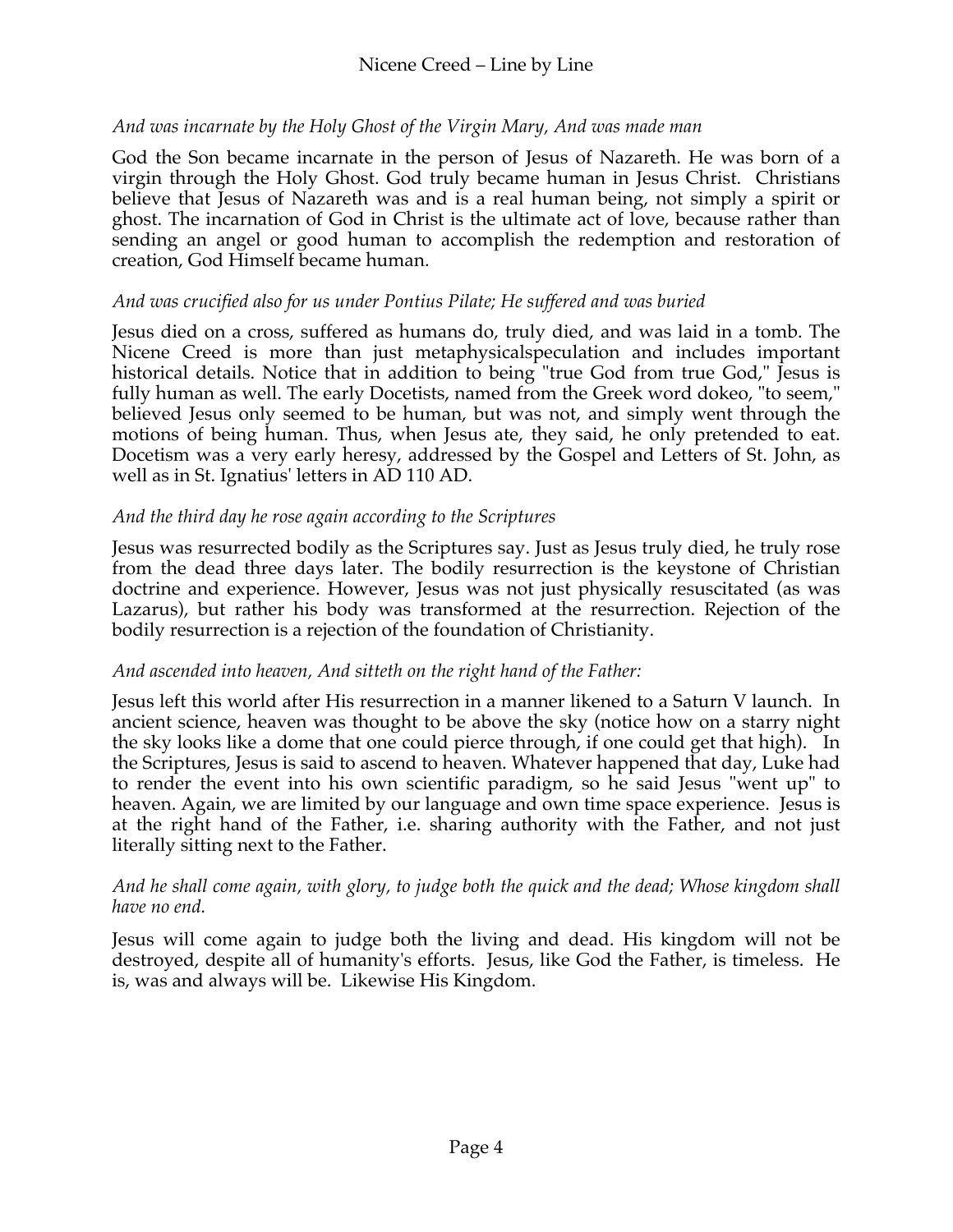## Nicene Creed – Line by Line

## *And I believe in the Holy Ghost, The Lord, and Giver of Life*

The Holy Ghost is the "breath" God breathed to give life to the world in Genesis. His light illuminates our path after our birth as Paul's New Man in Christ. The original Nicene Creed of 325AD ended right here with the Holy Ghost. The remainder of the Creed was approved at the Council of Constantinople in 381 AD. However, most scholars believe that the text of the full creed dates prior to this council, and that the bishops simply gave their approval to a local creed already in use. The reason these additions were included in the Nicene Creed is that some  $4<sup>th</sup>$  century Christians denied the divinity of the Holy Spirit. The names given to these heretics were Macedonians (named after a heretical bishop) or pneumatomachi ("fighters against the Spirit").

## *Who proceedeth from the Father and the Son*

The Son is said to be begotten, while the Spirit is said to proceed. Both words convey that the Son and Spirit are in special relationships to the Father, yet also fully divine.

**Filoque Clause -** the phrase "and the Son," in Latin, filioque, was not in the original text of the creed, but was added in Western Churches over time as a tool against Arians in the Gothic lands. There are theological and historical justifications for the addition or exclusion of the filioque. The Eastern Churches oppose the addition of the filioque, while Western churches accept it. Actually, despite current division on the matter, the issue has been pretty much theologically resolved. The Western Church acknowledges that the Father is the sole source within the Trinity, and admits that "proceeds from the Father and the Son" means "proceeds from the Father through the Son." The Western Church also acknowledge the procession through the Son is not metaphysical, but economic (i. e. describing the Spirit's actions). Also, Eastern Catholics (those Eastern Churches in communion with Rome) do not say the filioque, and remain in full communion with the Western Church. The Eastern Orthodox Churches seem willing to allow the interpretation "through the Son," because it seemingly destroys the monarchy of the Father within the Holy Trinity. The filioque remains a major division between Eastern and Western Christianity, mainly because the Western Church added the filioque to the Nicene Creed without Eastern input. Much ado about nothing.

## *Who with the Father and the Son together is worshipped and glorified*

The Holy Spirit is God as are the Father and the Son, and is due the same worship as the Father and the Son.

#### *Who spake by the Prophets*

As the Holy Ghost gives us insight and understanding today, so it is believed He gave the same to the Old Testament prophets.